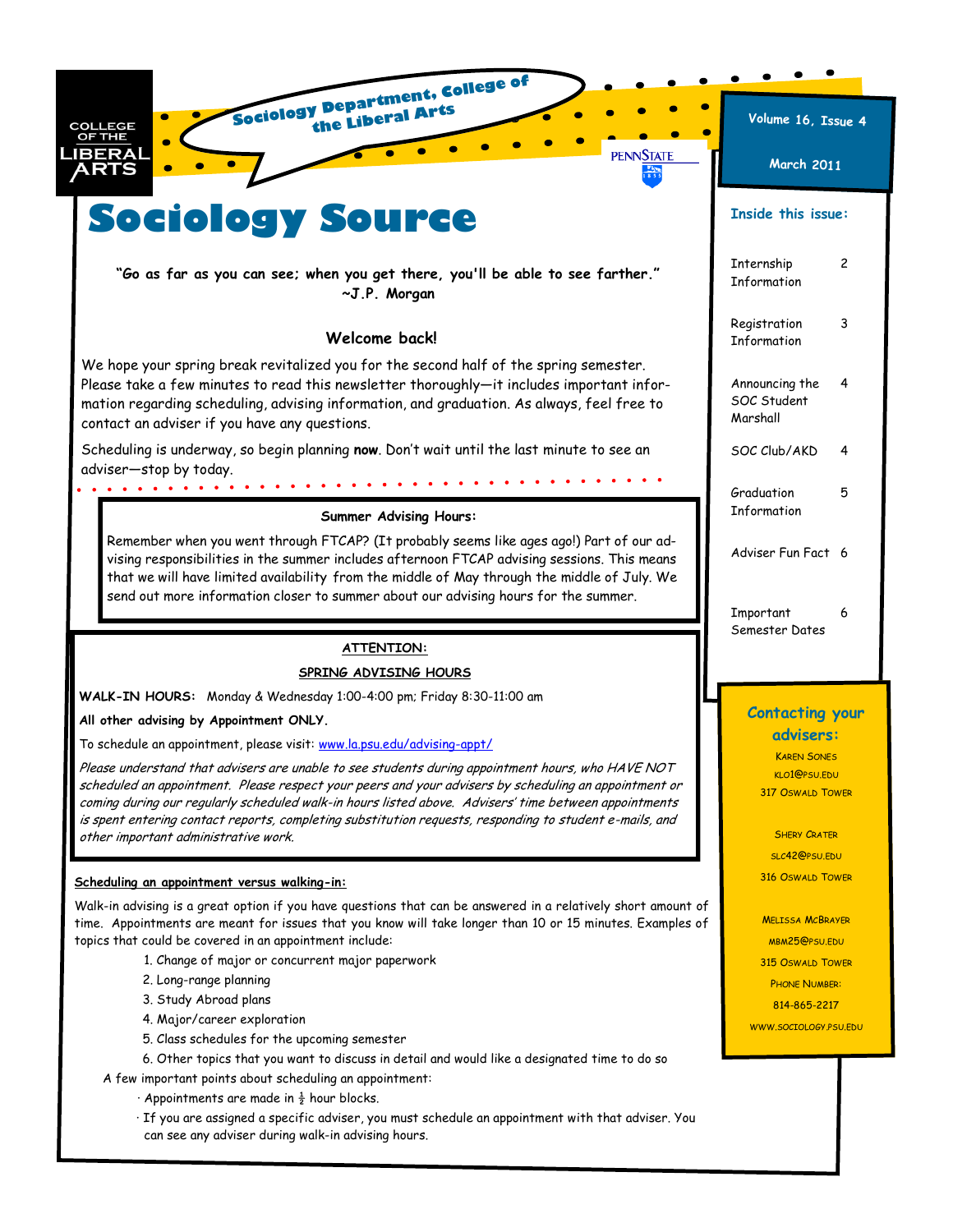## **Summer Internship Information**

If you haven't already contacted Caren Bloom about completing a summer internship, you will need to postpone your plans until the fall semester. For those students who have discussed their plans with Caren Bloom, the remaining deadline date for the summer internship is as follows:

Internship Central

**April 12** Placements should be finalized by this date. E-mail Caren Bloom (ceb112@psu.edu) with your internship site placement. See Sheri Miller in 214 Oswald to complete the orange placement card.

## Funding is Available for Summer Internships

One of the goals of the Sociology Department is to involve undergraduates in internship opportunities. Accordingly, the department now has modest funds to provide some financial assistance to students who participate in internships. Students with demonstrated need are given preference for funding as are students who will be interning during the summer. Students must also be receiving academic credit for their internship experience. If you're interested in applying for these enrichment funds, please stop by the advising offices to pick up an application form and instructions.

# **Fall Internship Information**

If you're considering a fall internship, the internship dates are planned for **August 22–December 2, 2011**. Be sure to contact **Tisha Edor** by **April 27** regarding fall internships. Following are key deadline dates:

**April 27** Indicate your intent to complete an internship by this date and e-mail Tisha Edor [\(tth5005@psu.edu\)](mailto:ceb112@psu.edu) to let her know your plans.

**May 25** Letters must be sent to three possible internship sites by this date. Send an e-mail to Tisha Edor with the names of the three sites.

**August 3** Placements should be finalized by this date. Send an e-mail to Tisha Edor with your internship site placement. See Sheri Miller in room 214 Oswald to complete the orange placement card. We will then send a letter to your internship site with information and instructions about your internship duties/activities.

For more information about the internship process, take a look at this section of the departmental Web site: [www.sociology.psu.edu/undergraduate/internships.shtml.](http://www.sociology.psu.edu/undergraduate/internships.shtml) Karen, Melissa, and Shery are available to discuss the internship process, how an internship fits into your academic plan, potential sites, and answer questions you have about internships.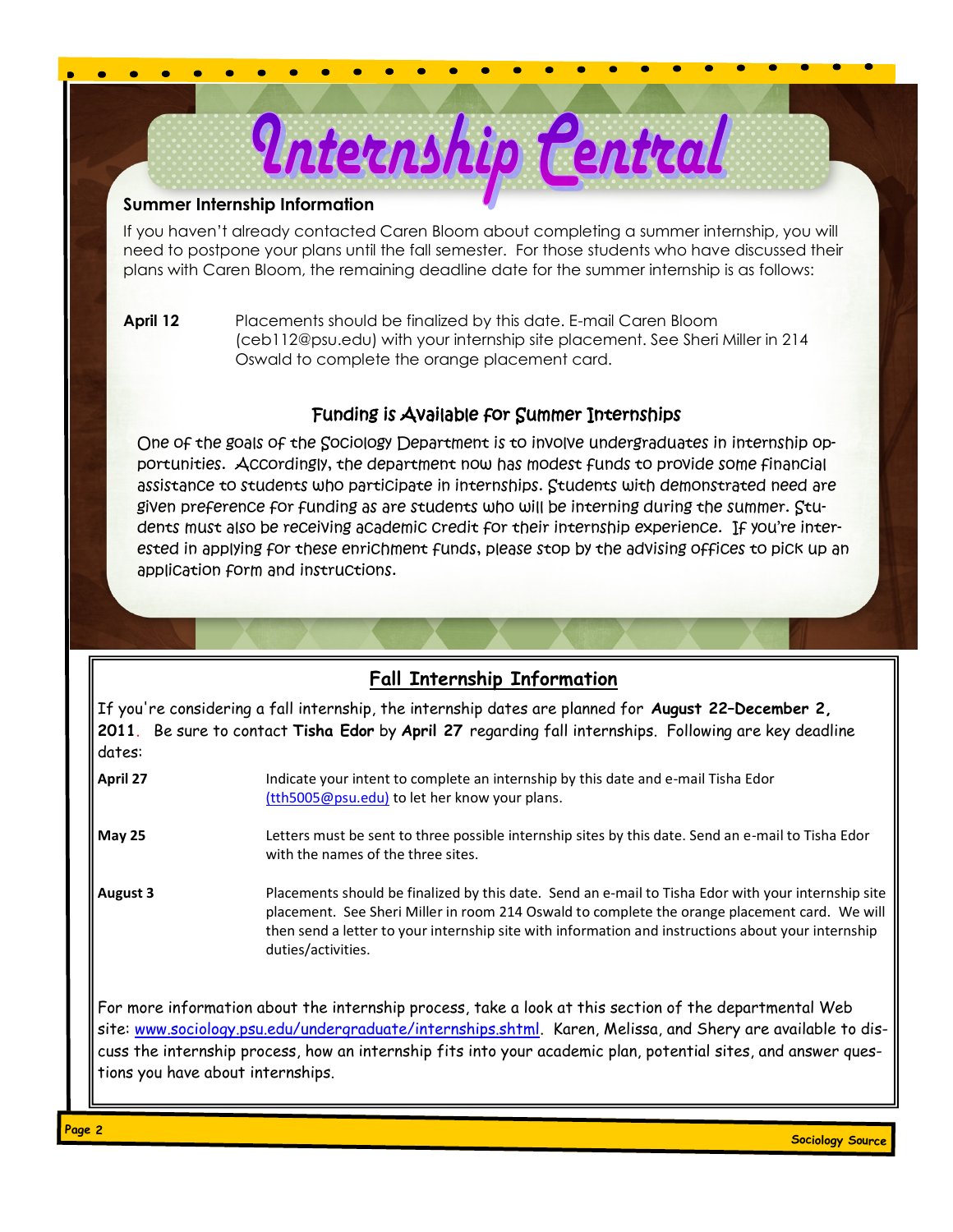# Information about Summer Courses

**Summer Scheduling**

Thinking about taking a few credits this summer? Summer scheduling for all students began on February 1,so schedule now. Head to<http://schedule.psu.edu> to check out what summer courses are offered.

**Not sure if you can commit to a resident instruction course? Why not get ahead by taking an online course wherever you are? See a list of summer online courses offered by the College of the Liberal Arts at [www.la.psu.edu/CLA-onlinecourses/.](http://www.la.psu.edu/CLA-onlinecourses/) You can also take courses offered through the World Campus; select "World Campus" when viewing courses at the Schedule of Courses Web site.**

### Transferring Courses from Other Institutions

Summer is often a convenient time for students to complete courses at an institution near their homes. If you're thinking about taking a summer course elsewhere, please take the following steps to make sure the class will transfer to Penn State:

Go to: <http://admissions.psu.edu/>

Click on "Transfer Students" and then "Transferring Credit Tool" Follow the instructions

Print out transfer evaluation form from the Admissions Web site

After you complete the course:

Have an official copy of your transcript from the college/university you attended sent directly to the Penn State Admissions Office. When Admissions receives the transcript, they will post the course(s) to your Penn State transcript..

#### Fall Scheduling

Fall scheduling has also begun, so please review your audit and consider the degree requirements that you still need to satisfy. Below are a few scheduling tips to keep in mind:

· Remember you need to schedule SOC 207 and successfully complete it before you are permitted to complete an internship.

 $\cdot$  SOC 470 **MUST** be successfully completed prior to SOC 400W. Keep in mind that you'll take SOC 400W during your senior year; it's a senior seminar course. Students often think SOC 470 is also a course for seniors only, but taking SOC 470 as a junior is fine. Once you've completed SOC 207 and STAT 200, go ahead and schedule SOC 470.

ADDITIONAL NOTE: SOC 207 and SOC 470 must be completed with a "C" or better before a student is permitted to take SOC 400W. This is a firm departmental policy.



COLO

#### **Late Drop Deadline**

The deadline to late drop a course for this semester is **April 8, 2011**, and it's a firm deadline. If late-dropping a class sounds like an option you want to consider, make an informed decision about it. Meet with

your professor to accurately assess your progress in a course before you latedrop it. Discuss with your adviser the possible consequences of late-dropping a class, such as the amount of late drop credits available to you and how it may affect your full-time status (which can, in turn, affect your student aid and/or health insurance). If you determine that late-dropping a course is in your best interest, you can late-drop through eLion at [https://elion. psu.edu/](https://elion.%20psu.edu/) or in the advising or Registrar's offices.

**Withdrawals**

Those who are experiencing significant difficulties this spring may consider withdrawing for the semester. The last day to withdraw from the spring 2011 semester is **April 29, 2011**. After this date, no student will be permitted to withdraw. You can easily process a withdrawal using eLion at [https://elion.psu.edu,](https://elion.psu.edu) but please consider talking to Karen, Melissa, or Shery about your plans first.

61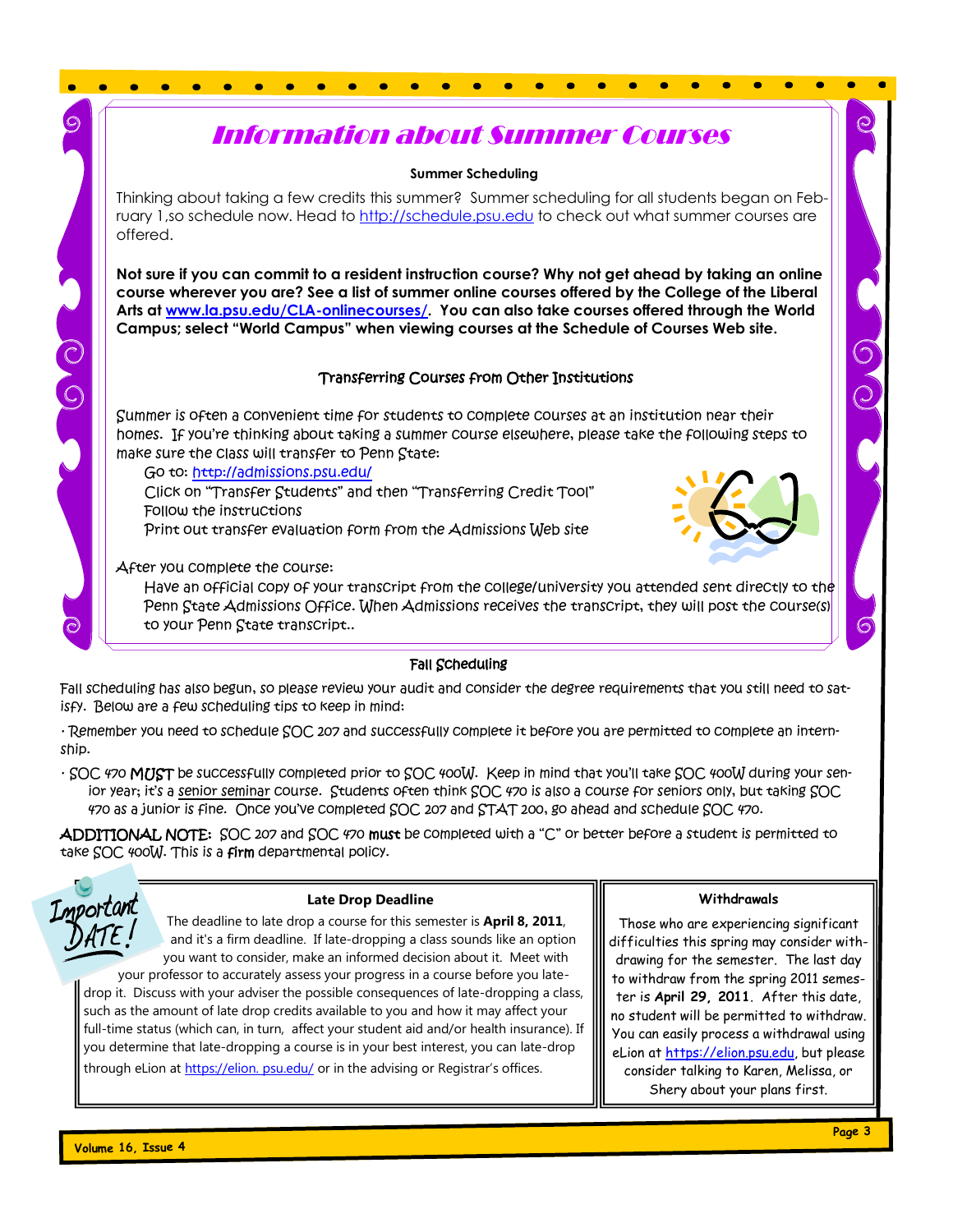# **ANNOUNCING THE 2011 SOCIOLOGY STUDENT MARSHAL**

Every year a Student Marshal is selected to represent all graduating seniors in Sociology during commencement. We are proud of all who were nominated and are pleased to announce that **Amanda Craig** has been selected to serve as the 2011 SOC Student Marshal. As the Student Marshal, she will receive her

diploma on stage during the graduation ceremony. Student Marshals must select a Faculty Marshal to accompany them during commencement, and we're happy to announce that Amanda has asked **Dr. Marylee Taylor** to take on this role.

Amanda will graduate with degrees in Sociology and International Politics. She has participated in numerous enrichment activities, such as, a research assistantship with the Center for Diverse Families and Communities since 2009, a legislative internship with a lobbying firm in Washington D.C., and co-authoring publications with faculty and contributing to grant proposals. Amanda is also the Liberal Arts Undergraduate Council Vice President and has participated in a number of volunteer activities.



# The Sociology Club

The purpose of the Sociology Club is to better serve our students and the club focuses on perennial questions asked by sociology majors including:

- I. What can I do with a sociology degree when I graduate?
- How do I get into graduate school?
- What do graduate students think about graduate school?
- What can I do to make myself more marketable after graduation?
- Where can I find a forum to interact with and make friends with other sociology students?
- What kinds of volunteer and service activities will help me get a job and can the club provide them?

The club sponsors faculty-student mixers, reviews films, raises money for THON, and participates in Ia Careers in Sociology evening and a Graduate School night. If you would like more information, please contact the SOC club president, Chris Alphen ([cja5055@psu.edu\)](mailto:cja5055@psu.edu).

## **Alpha Kappa Delta**

Sociology majors and minors can strive for membership in the Penn State chapter of Alpha Kappa Delta, the international sociology honor society. To be eligible for membership, majors/minors must be a junior or senior with an overall grade point average of 3.00 as well as a 3.00 grade point average in the sociology major or minor. Qualified applicants must also have completed four sociology courses. Application forms for Alpha Kappa Delta are available outside of 315 Oswald Tower. For more information, contact the president of AKD, Chris Alphen [\(cja5055@psu.edu\).](mailto:cja5055@psu.edu)

**Sociology and Crime, Law and Justice are now on FACEBOOK. Find us and LIKE us!** 

**Search:**

**Penn State Department of Sociology and Crime, Law, and Justice** 

> Find us on **Facebook**

**Sociology Source Page 4**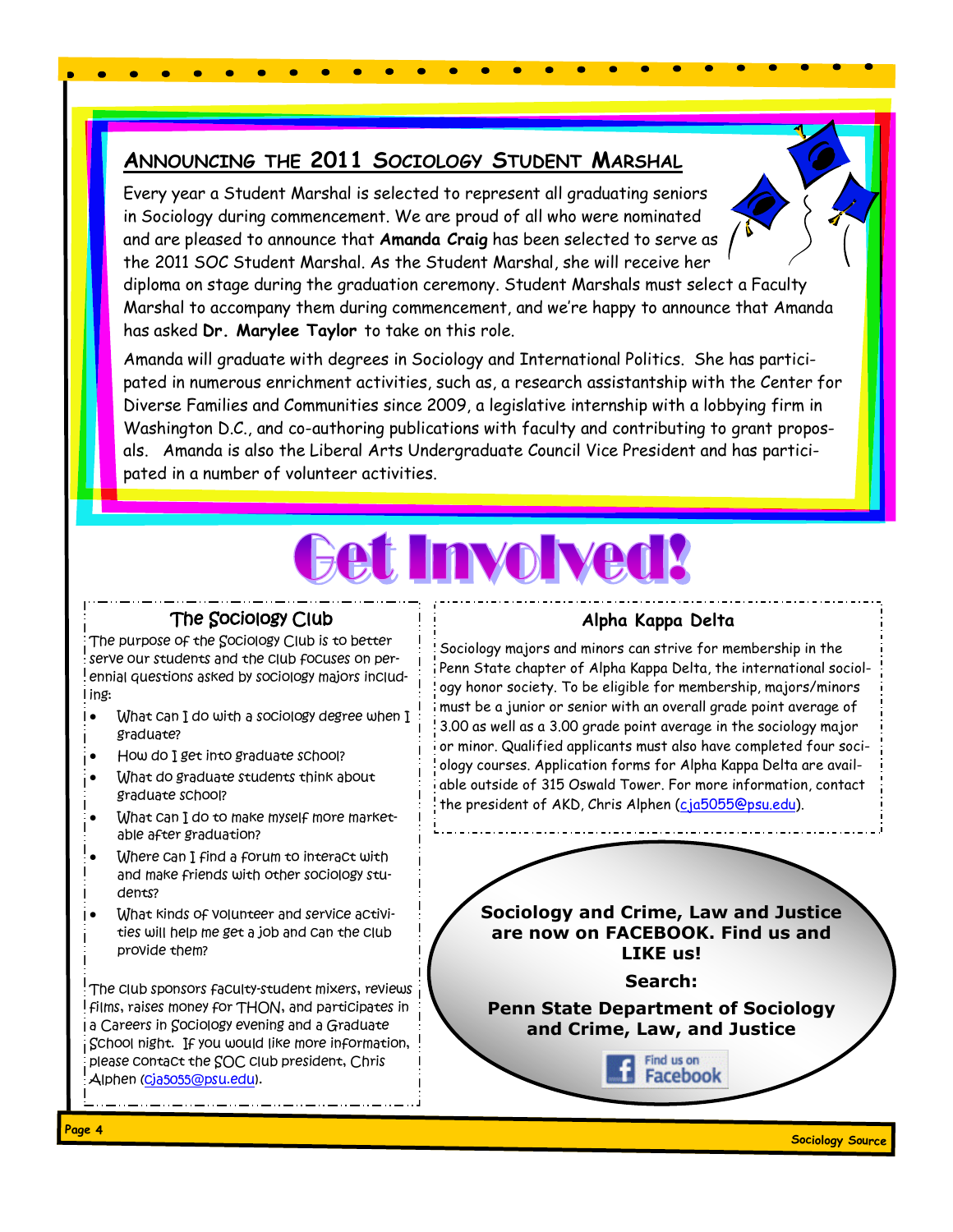# <u>iratulations Graduates</u>

Seniors, you're in the home stretch. The graduation ceremony for the College of the Liberal Arts is scheduled for Saturday, **May 14, 2011 at 6 p.m.** in the Bryce Jordan Center. If your family and friends ask about needing tickets to attend, please tell them that tickets are not required for the ceremony. However, we recommend you and your supporters arrive early to find your seats. Karen and Shery will be attending the ceremony. Hope to see you there. Any last minute questions about the ceremony? Be sure to check this Web site: [http://commencement.psu.edu/future.html.](http://commencement.psu.edu/future.html)

You've worked hard, and it's time to acknowledge the end of your undergraduate career at Penn State and the beginning of the next phase in your lives. We'd like to celebrate with you and your families, so please plan to join us at our departmental reception before the graduation ceremony at 2:30 p.m. on the "front porch" of Oswald Tower. Faculty and staff will be on hand to congratulate you and wish you well. Enjoy some food, fellowship, and fun before we head to the Bryce Jordan Center for the ceremony.

I Et Et Et Et **You're Invited:** What: Departmental Reception the off off off Who: SOC and CLJ graduating seniors and their families When: 2:30–4 p.m., Saturday, May 14, 2011 Where: Oswald Tower Porch  $\mathcal{L} \, \, \mathcal{L} \, \, \mathcal{L} \, \, \mathcal{L} \, \, \mathcal{L} \, \, \mathcal{L} \, \, \mathcal{L} \, \, \mathcal{L} \, \, \mathcal{L} \, \, \mathcal{L} \, \, \mathcal{L} \, \, \mathcal{L} \, \, \mathcal{L} \, \, \mathcal{L} \, \, \mathcal{L} \, \, \mathcal{L} \, \, \mathcal{L} \, \, \mathcal{L} \, \, \mathcal{L} \, \, \mathcal{L} \, \, \mathcal{L} \, \, \mathcal{L} \, \,$ 

# **August 2011 Graduation**

If August is when you hope to graduate, please **activate your intent to graduate by June 17, 2011**. Activating your intent to graduate is very simple and very important. If you don't activate your intent, we have no way of knowing that you're planning to graduate and your audit will not be checked to make sure you have met all the requirements for graduation. Activate your intent to graduate as soon as the summer session starts via eLion at [https://elion.psu.edu/.](https://elion.psu.edu/) Summer commencement will be held Saturday, **August 13, 2011**, in the Bryce Jordan Center.

\*Remember if you are walking in May, but are taking summer classes to finish requirements this applies to you.